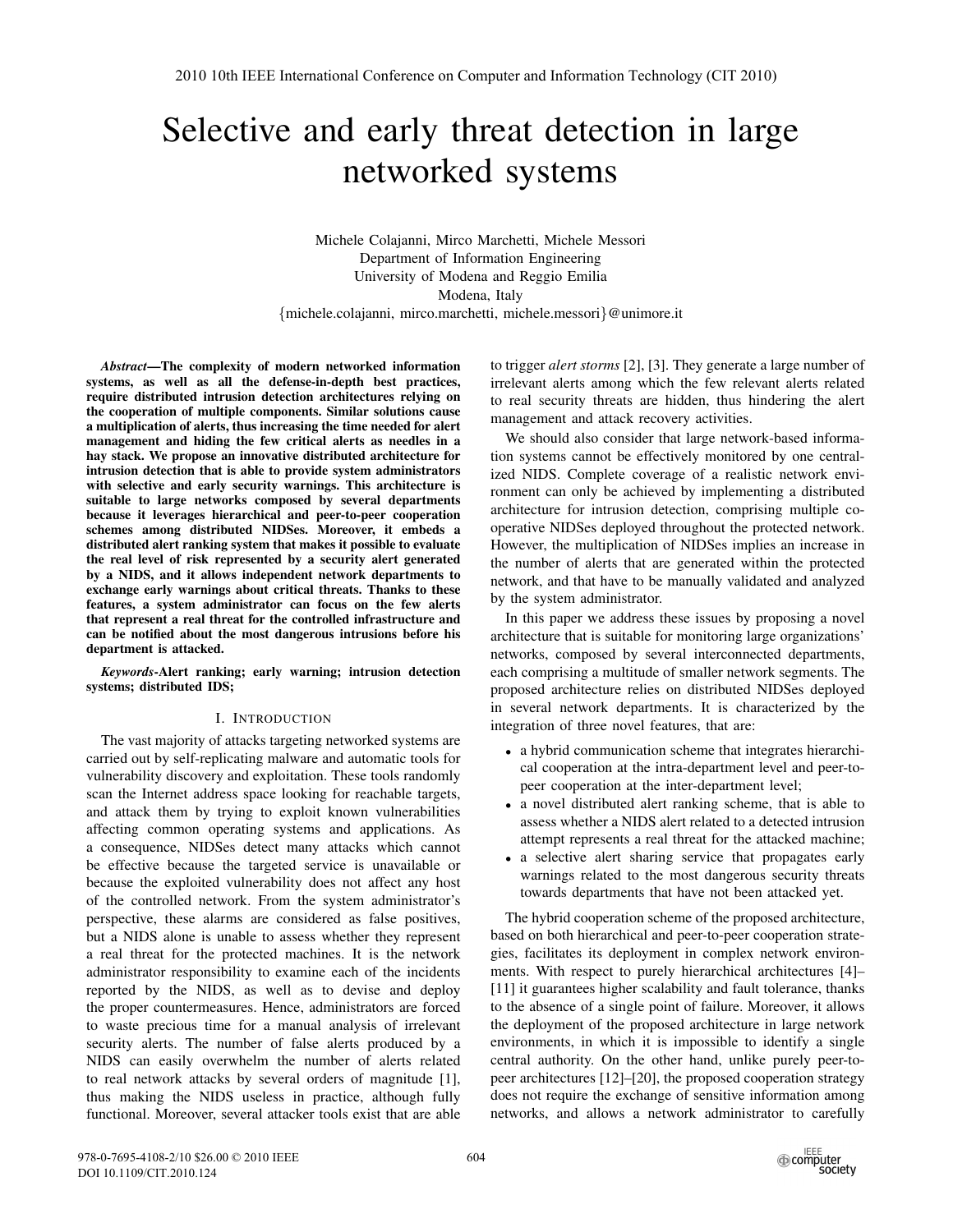design the path followed by alerts detected in his network. To the best of our knowledge, this is the first proposal of a hybrid architecture for monitoring complex networks belonging to a large organization.

With respect to other approaches for NIDS alert fusion and ranking, the proposed scheme is able to leverage multiple external data sources, to rank alerts at run-time, and to share the computational load among several distributed components. Moreover, the proposed architecture is able to automatically generate and distribute early warnings about malicious activities that could jeopardize the integrity of critical systems throughout the monitored network. If an attack is detected within a department, it is likely that other network departments belonging to the same organization will be attacked as well. Even though the detected attack poses no real threat to any of the machines in the attacked department, critical and vulnerable machines may be deployed in other networks. If this situation is detected, the proposed architecture is able to issue early and selective warnings to the administrators of these critical and vulnerable systems, allowing them to deploy proactive security countermeasures rather than to recover compromised systems.

Related work on NIDS alert management and distributed intrusion detection is discussed in Section II. An overview of the proposed architecture is presented in Section III. Detailed descriptions of the alert ranking system and of the cooperation strategies among distributed NIDSes are in Section IV and Section V, respectively. A prototype implementation of the proposed architecture is described in Section VI. Some concluding remarks are reported in Section VII.

## II. RELATED WORK

This section presents related works in the context of NIDS alert management and distributed architectures for intrusion detection.

The process of automatically ranking alerts on the basis of threat level has been defined *alert verification* in [21] and [22]. According to the taxonomy proposed in these papers, our proposal can be classified as a passive alert verification scheme, meaning that alert verification does not require active interaction with the system(s) targeted by an attack. This characteristic is desirable, and allows our system to rank alerts at run-time, without imposing load on the monitored systems and without relying on results generated by a possibly compromised machine. In [21] and [22], authors propose an alert verification scheme based on one vulnerability database. The dependency on a single information source is identified as a drawback in [23], because of possible incompleteness, lack of timely updates, and lack of trust in the single information provider. The main strength and original contribution of our alert ranking approach is the ability to leverage multiple, heterogeneous and unstructured information sources. This critical task is carried out by parsing these information sources through techniques borrowed from data mining.

The typical approach for the design of distributed intrusion detection architecture is based on a centralized scheme [4]–

[11]. All these architectures consist of several sensors getting events produced by different sources, and of a centralized aggregator analyzing the security alerts.

With the increase in size and complexity of the monitored environment, the computational capacity of one centralized alert aggregator becomes a bottleneck. Hierarchical processing schemes [12]–[20] aim to improve scalability by building a hierarchy of intermediate aggregators, each processing a subset of alerts and relaying their partial results to the aggregators at the higher tier. While a hierarchical architecture can scale much better than a centralized architecture, both systems suffer of a single point of failure.

Several distributed NIDS architectures based on a peer-topeer scheme have been proposed to address this issue [24]– [32]. High scalability and, in some cases, good load balancing are other benefits but the lack of a centralized alert aggregator poses new challenges. Since there is not an entity with a complete view of the environment, it is necessary to devise new intrusion detection algorithms based on partial knowledge, and to define alert routing techniques that enable distributed alert aggregators to receive all the needed information. Moreover, cooperation by the exchange of IDS alerts may reveal sensitive information to cooperative nodes, such as the structure of the internal network, or the fact that some machines have been compromised.

The hybrid architecture proposed in this paper is designed to be deployed within one organization, and the peer-to-peer layer is used to distribute early warnings for network intrusions to which critical systems of the protected organization are vulnerable. Moreover, our architecture performs distributed alert ranking, thanks to the integration of a novel alert ranking system.

To the best of our knowledge the only other distributed architecture that combines peer-to-peer and hierarchical cooperation approaches is represented by DOMINO [33]. However, unlike our proposal the DOMINO architecture does not represent a complete solution for NIDS alert management, and only focuses on the generation of IP blacklists. Moreover, it requires Internet-wide sensors deployment, thus not being applicable to the network infrastructure of one organization.

### III. ARCHITECTURE OVERVIEW

The architecture proposed in this paper suits the network infrastructure of large organizations. These networks are divided into several independent and possibly geographically distributed departments. Moreover, each department is composed by multiple smaller and interconnected networks.

Complete coverage of a similar IT infrastructure can be achieved by deploying a distributed intrusion detection architecture, comprising several distributed NIDSes. Architectures relying on one centralized alert correlator are not suitable, since it would represent a bottleneck and a single point of failure. Moreover, a centralized correlator represents an issue from an organizational viewpoint: while it is realistic to assume that each department has an administrator, that is responsible for all the networks belonging to his department,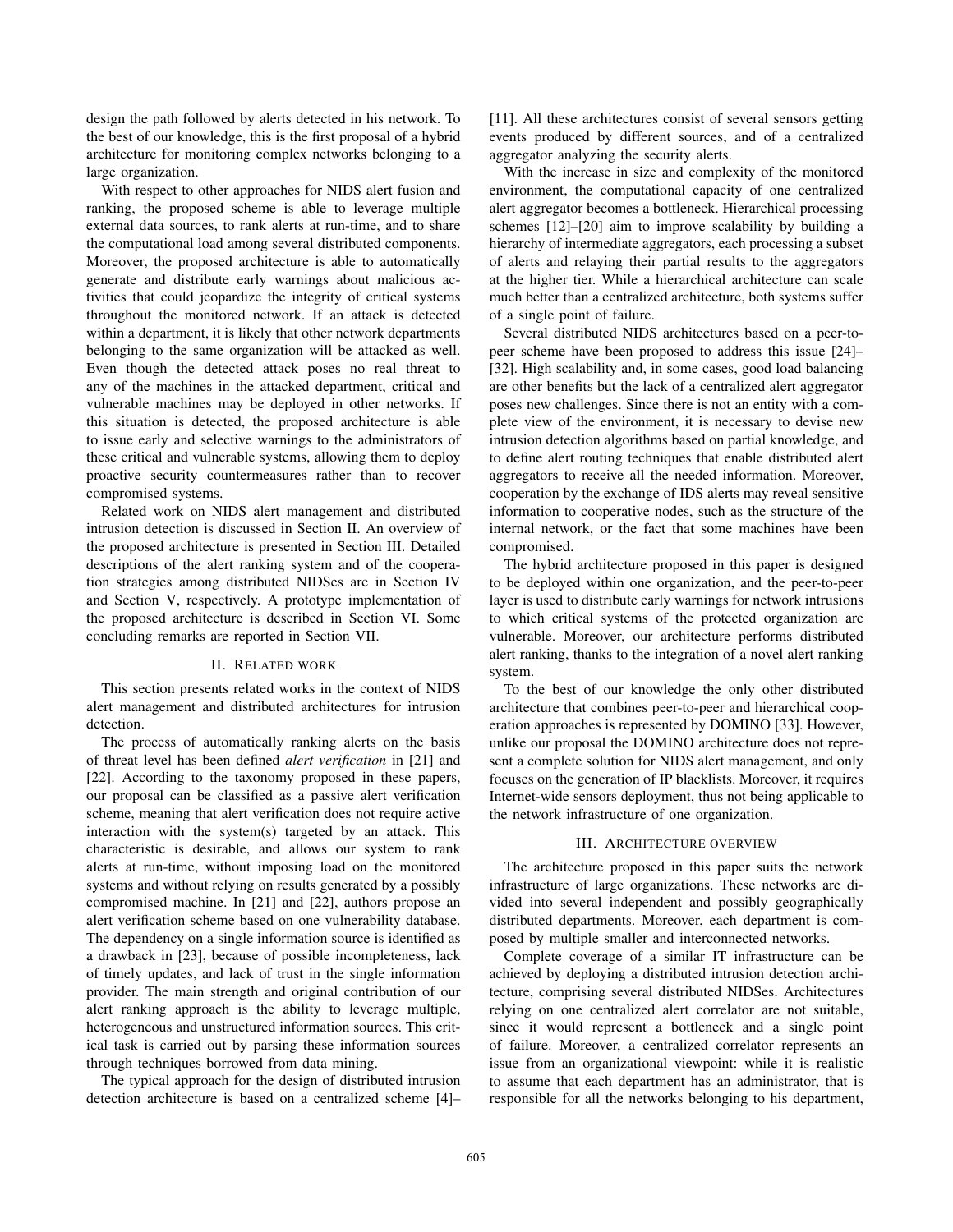

Fig. 1. High-level view of the proposed architecture

a centralized authority responsible for all the heterogeneous and loosely coupled department's networks may not exist. Sometimes security warnings gathered within each department may be considered as classified, thus preventing a department administrator to directly access security warnings related to other departments. As a result, useful security information are often withheld.

The proposed architecture combines hierarchical and peerto-peer NIDS cooperation schemes, together with distributed alert ranking servers (see Section IV), to achieve high scalability, resiliency to failures and the ability to adapt to complex network environments. The alert ranking mechanism allows department administrators to selectively focus on relevant security alerts, and makes it possible to exchange selective and early warnings without requiring tight coupling and strong trust relationships among different departments.

A high-level representation of the proposed architecture is given in Figure 1.

The network shown in this figure has 6 departments, and each department consists of several interconnected subnetworks. To provide complete network coverage, it is necessary to deploy multiple NIDSes in each department. All the NIDSes that belong to the same department are part of an intradepartment hierarchical architecture, whose structure reflects the topology of the network of the monitored department. The root of this hierarchy is a single logical component, named *Root Department Manager*. All the alerts generated within a department are collected, evaluated and relayed to the root department manager, that provides a comprehensive network security report to the the department administrator. The intra-department hierarchical architecture is described in Section V-A.

The proposed architecture provides an inter-department alert sharing service by allowing root department managers belonging to different departments to communicate through a decentralized and unstructured peer-to-peer overlay, as shown by the dotted lines in Figure 1. The inter-department alert sharing is described in Section V-B.

Both the intra-department hierarchical architecture and the inter-department alert sharing service rely on the alert ranking mechanism presented in Section IV.

## IV. NIDS ALERT RANKING

This section describes the main functions of the NIDS alert ranking system. The proposed strategy for alert ranking and prioritization relies on the correlation of data coming from three heterogeneous domains:

- vulnerability information gathered from external, open and unstructured sources;
- software configuration of the machines deployed in the protected network;
- network security alerts generated by NIDSes.

The aim is to integrate at runtime the existing knowledge on vulnerabilities and local software configurations with the intrusion alerts raised by the NIDSes. By knowing both the software configuration of the machines connected to the monitored network and the software that are vulnerable to network attacks, the system can check whether a machine contains one or more software packages that are vulnerable to a specific attack. If a NIDS raises an alert related to an intrusion attempt to which the targeted machine is vulnerable, then the targeted machine has been compromised with high probability. Hence, the related alert should be analyzed by the network administrator as soon as possible, thus hastening the incident response procedures.

On the other hand, if the alert reports an intrusion attempt to which the targeted machine is not vulnerable, than the attack has not been successful. Since the alert does not pose an immediate threat to the integrity of the protected systems, its priority can be lowered, and its analysis can be safely delayed.

The design of the alert ranking system is shown in Figure 2, that evidences three main components: the *vulnerable software database*, the *Configuration Management DataBase* (CMDB) and the *alert ranking server*.

The vulnerable software database stores associations between known vulnerabilities and the list of vulnerable software. Vulnerability information are provided by several heterogeneous and unstructured open sources, that can be freely consulted on the Web<sup>1</sup>. We use a custom crawler to download unstructured vulnerability information and parse them through custom wrappers. Each wrapper is designed to parse all the vulnerability advisories produced by a specific external source, and to extract the list of vulnerable software. Parsed information is then materialized in the vulnerable software database, ready to be used for alert ranking. While each

<sup>1</sup>notable examples are: Open Source Vulnerability Database (http: //osvdb.org/), Common vulnerabilities and exposures (http:/cve.mitre.org/), National Vulnerability Database (http://nvd.nist.gov/nvd.cfm), Packet Storm security advisories (http://www.packetstormsecurity.org/alladvisories/), SecurityFocusTMvulnerabilities (http://www.securityfocus.com/ vulnerabilities/)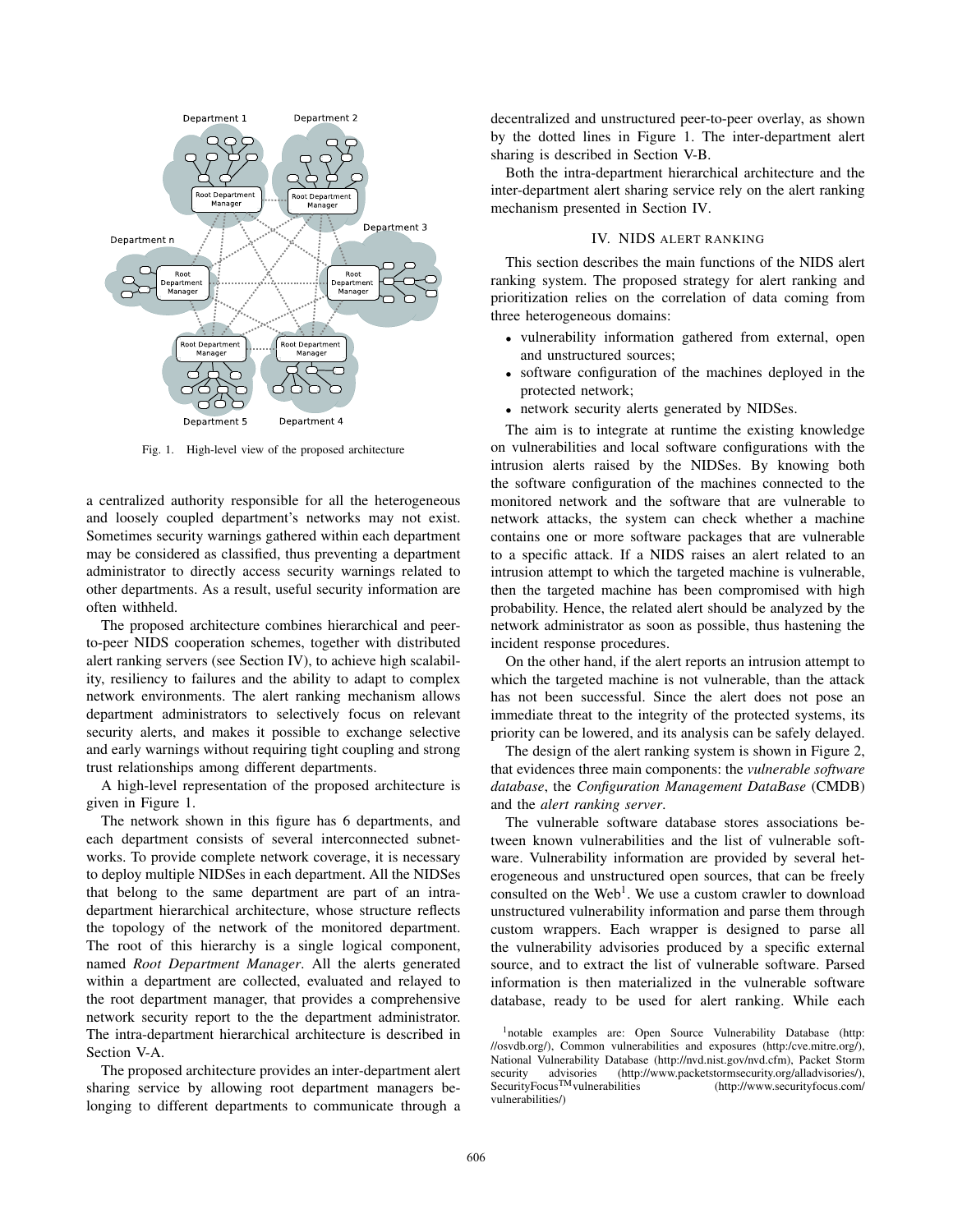

Fig. 2. Architecture of the alert ranking system

external source uses a different system to classify and label the known vulnerability, the large majority of vulnerability advisories are cross referenced. Hence it is possible to identify the advisories published by different sources but related to the same vulnerability. Depending on the number of vulnerabilities known by each source, on the computational complexity of the operations that the wrapper has to perform, and on the speed of the Internet connection used to access to the source, the complete parsing of all he vulnerabilities may require several hours. However, once a complete scan of an open source has been performed for the first time, it is easy to keep the structured vulnerability information database constantly updated by parsing only the advisories that has been recently introduced or updated. It is also important to observe that these operations can be performed off-line at regular time intervals, without introducing any delay in the alert ranking process.

The *Configuration Management Database* (CMDB) is a structured information source (typically, a relational database) that contains authoritative and complete information on all the devices, software and services belonging to the IT infrastructure. For the scope of this paper, we only require that the CMDB includes updated information on the software configuration of all the machines connected to the network that we want to monitor. Moreover, as explained in more detail in Section V-A, we do not require the deployment of a single, centralized CMDB containing configuration information for all the machines connected to the network of a large and complex organization, or even to a single department. Configuration information can be partitioned in several local databases, managed directly by administrators that are only responsible for small networks.

The *alert ranking server* is the the central component of the proposed alert ranking system, whose purpose is to fuse information coming from the CMDB, the vulnerable software database and the NIDS alert. The alert ranking process is initiated when the alert ranking server receives an alert ranking request, including two mandatory fields: the IP address of the machine targeted by the attack, and an identifier of the vulnerability that the attack tried to exploit. These information can be easily extracted from the alerts produced by signaturebased NIDSes. As an example, all the alerts produced by Snort [34] (a widely deployed open source NIDS) include a signature-id that ties the alert to the related signature definition. When applicable, the signature definition contains a reference to vulnerability advisories of several open sources. Hence it is possible to infer the vulnerability ID starting from the signature ID included in an alert. This approach is applicable to all the signature-based NIDSes.

After having received the request, the alert ranking server performs a query to the CMDB using the IP address as a key in order to retrieve the list of software deployed on the attacked machine. A second query is executed against the vulnerable software database using the identifier of the vulnerability as a key, to retrieve the list of vulnerable software. The two queries are independent, and can be executed concurrently. When the two lists of software have been retrieved, they are compared by the alert ranking server. If the software configuration of the targeted machine includes at least one of the vulnerable software packages, then the attacked machine has been compromised with high probability, and the alert is ranked as *Critical* by the alert ranking server. On the other hand, if there is no match between the two lists of software, the attack does not represent a real threat for the targeted machine, and the alert is ranked as *Not critical*. It is also possible that the alert ranking server is not able to compute a rank for an alert. This may be caused by failures of systems and networks (e.g., a database that becomes unreachable) or by lack of data in the CMDB or in the vulnerable software database. I this situation the result of the alert ranking process is *Inconclusive*, meaning that the alert ranking server has not been able to generate a reliable result.

The distributed architecture proposed in this paper leverages this alert ranking strategy by integrating an alert ranking server into several distributed components, as described in Section V.

Alert ranking can be performed at run-time with respect to the NIDS activities. Indeed, the computational cost related to the comparison among the two software lists (which usually contain only a few elements each) is very low, and comparable, if not lower, to the computational complexity of the in-depth packet analysis performed by a signature-based NIDS, in which the payload of a packet has to be matched against hundreds of rules.

## V. COOPERATION AMONG DISTRIBUTED NIDSES

The hybrid architecture proposed in this paper combines two cooperation schemes: a hierarchical architecture for en-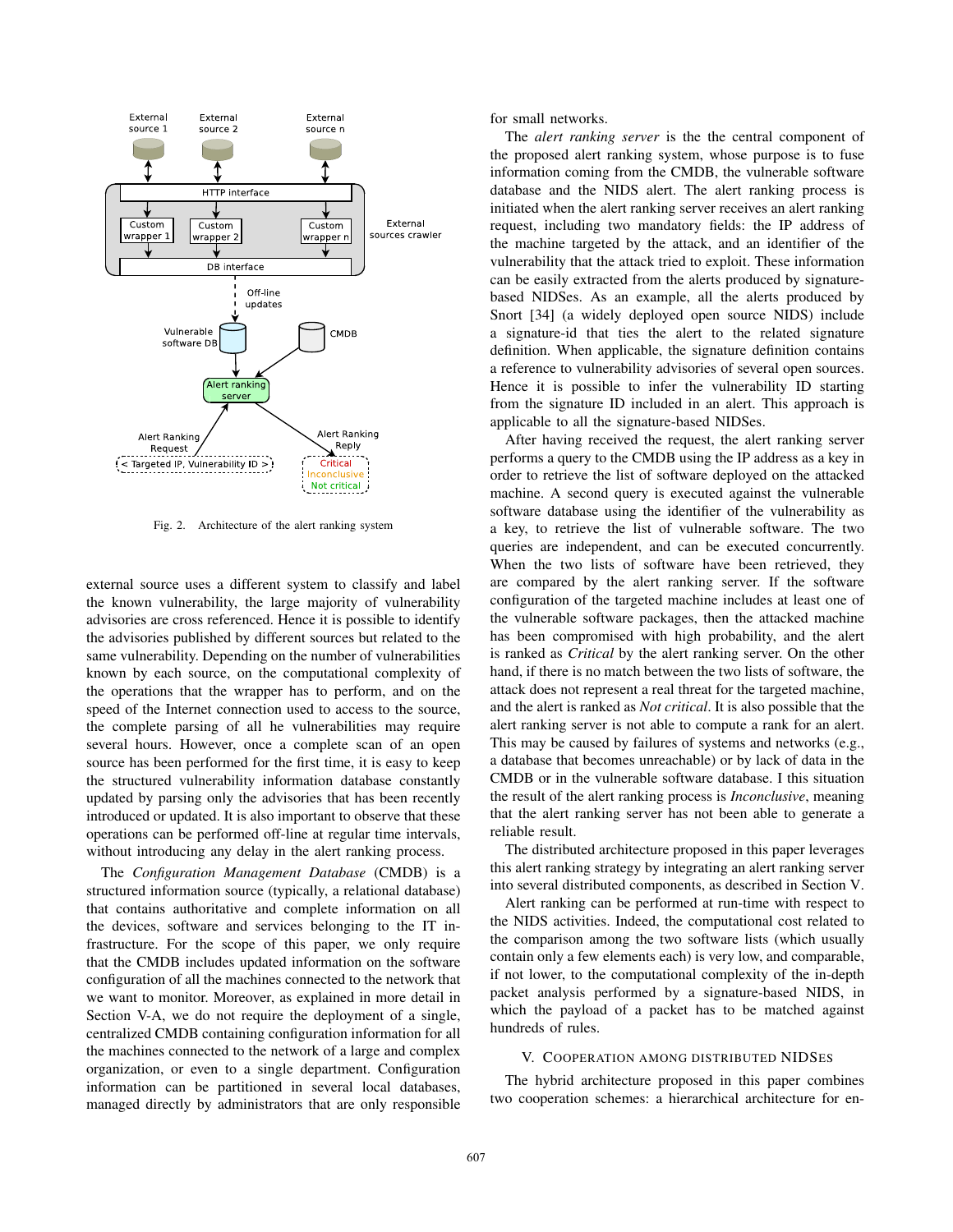

Fig. 3. Hierarchical architecture for intra-department network monitoring

abling cooperation among NIDSes deployed within the same department, and a peer-to-peer overlay to share early critical alerts among different departments.

### *A. Intra-department hierarchical architecture*

The main components of the hierarchical architecture, together with a representative example of their interconnections, are presented in Figure 3.

The lowest layer of the hierarchical architecture is composed by NIDSes that independently monitor different networks of the same department. All the alerts generated by these NIDSes are relayed to a *local alert manager*. The purpose of the local alert manager is to collect all the received alerts, to apply the alert ranking mechanism presented in Section IV and to relay the ranked alerts to a local alert manager belonging to the higher tier of the hierarchical architecture. In the proposed design, a network is represented by its local alert aggregator, and changes in its topology or in the software configuration of its machines do not affect the higher levels of the architecture. It is also worth noticing that it is not necessary for the aggregation hierarchy to be shaped as an  $n$ -ary tree, or to be balanced. The in-degree of each element in the hierarchy, modeled as a directed graph, can be adapted to the characteristics of each deployment scenario. Similarly, the height of the sub-trees connecting each NIDS to the root department manager can also vary.

In order to perform alert ranking, each local alert manager integrates an alert ranking server. This server has to access the software vulnerability information database and a CMDB including the software configuration of all the machines that are monitored by the NIDSes to which the local alert manager is directly connected. As an example, the *local alert manager 2* in Figure 3 has to be able to access a CMDB containing the software configuration of all the machines monitored by *NIDS 3*, *NIDS 4* and *NIDS 5*, while the *local alert manager 3* only needs software configuration information for the machines monitored by *NIDS n*. Hence there is no need of one centralized CMDB containing the complete configuration of all the machines belonging to the department network. By relying on several local alert aggregators it is possible to share the load related to alert ranking among multiple distributed components. Each local alert aggregator has to rank only the alerts that are generated by a NIDS, while alerts received by lower-level local alert aggregators have already been ranked, and have to be relayed to the upper tiers of the hierarchy.

Each local alert manager also stores the ranked alerts in a *local alert database* that can be accessed by the administrator of the corresponding network to monitor the activities carried out within his domain. This chance eliminates the need to ask for this information to the department administrator, or to access department-wide security information that may be classified.

The *root department manager* represents the root of the hierarchical architecture used to monitor a whole department. By design, a root department manager is only connected to lower-layer local alert manager, and has no direct connections with any NIDS. Hence, all the alerts received by the root department manager have already been ranked. Each root department manager stores the received alerts in the corresponding *root alert database*, and integrates a graphical dashboard that provides the department network administrator with a graphical representation of all the alerts that have been generated within the department network. Since alerts are sorted with respect to their rank, the network administrator can easily focus on the critical alerts (i.e., alerts related to attacks that targeted a vulnerable machine) while delaying the analysis of alerts related to non critical attacks.

#### *B. Inter-department alert sharing service*

We identify two scenarios in which information sharing among departments is beneficial for the whole organization:

- successful attacks targeting machines that provide services to several departments;
- attacks that could compromise the integrity of critical systems.

As an example of the first scenario, let us consider an intrusion attempt targeting a host that provide *Single Sign On* (SSO) services for several departments of the same organization. While this machine is deployed in a single department, a successful attack could compromise the security of all the departments that rely on the SSO to authenticate users. In this situation, it is important to share the knowledge about attacks targeting the machines providing the SSO service with all the interested root department managers, so that all the network administrators can be notified of possible ongoing security breaches.

In the second scenario an attack is detected in a department, to which a critical machine in another department (such as a database containing critical information, or a Web server hosting an e-commerce Web site) is vulnerable. Without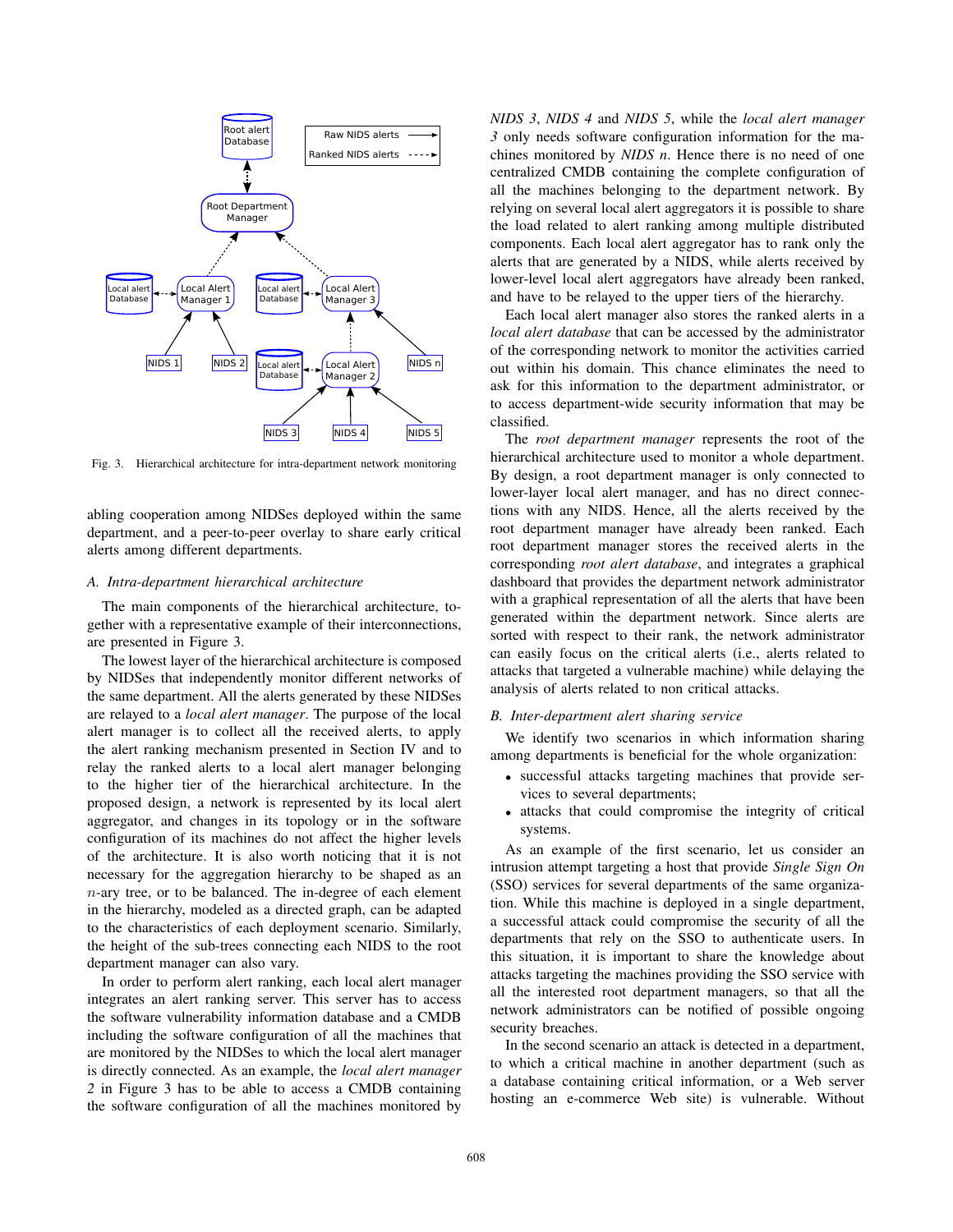selective sharing of security threats, the network administrator of the department that hosts the critical machines would not receive any alert, because the attack has been detected in a different department. However, the same alert is useful for the administrator of the department hosting the critical machine, since it represents an early warning of a dangerous attack. This early warning may allow the network administrator to deploy the proper countermeasures proactively, before the vulnerable machine is targeted by the attack.

To allow peer departments to exchange relevant security information while maintaining complete independence, all the root department managers representing different departments are interconnected through a inter-department peer-to-peer network. This higher level network allows root department managers to share alerts related to network intrusion that could jeopardize the integrity of critical systems within a department, as well as systems that provide critical services to several departments (such as single sign on). Information sharing at this level allows the proposed architecture to distribute early warnings to administrators of different departments about critical security threats before their department is directly involved. This feature makes it possible to deploy proactive countermeasures, thus increasing the security of the most critical systems throughout the organization's IT infrastructure.

As described in Section V-A, each root department manager receives all the alerts generated within the monitored department, that have already been ranked by the local alert aggregators. However, these ranks are only relevant within the department, since they have been computed against the software configuration of the attacked machines. Hence they do not indicate the level of threat that the alert may represent for critical systems deployed throughout the organization. To assess whether the alerts represent a threat for critical systems, all the root department managers integrates an alert ranking server, and have access to a CMDB that includes the software configuration of a small subset of critical machines deployed throughout the organization's IT infrastructure, called *Critical CMDB* (CCMDB). Each department administrator contributes to the CCMDB on a voluntary basis, by adding the software configurations of machines that are deployed within his department and that he considers critical (and not adding any classified information). When a root department manager receives an alert, this alert is ranked against all the machines included in the CCMDB. If the alert is ranked as critical, meaning that at least one critical machine is vulnerable to a detected attack, the root department manager broadcasts the related NIDS alert to all the other root department managers. Each root department manager can then validate the ranked alert and add it to its root alert database, thus making it available to the administrator through the alert visualization interface.

## VI. PROTOTYPE IMPLEMENTATION

The feasibility of the proposed architecture is demonstrated through a prototype based on open source software and custom integration modules. The NIDSes used to generate alerts are unmodified instances of the well known Snort [34] open source NIDS. The prototype has been validated experimentally in controlled conditions as a whole and in its individual components through the injection of network traffic containing known attacks.

# *A. Integration of external sources*

Intrusion alerts issued by Snort are marked by a unique identifier of the triggered signature (called *Snort Identifier*, or SID). The SID can be used as research key to access further information related to the signature. When applicable, these information contain reference to online vulnerability description repositories, which in turn contain the list of vulnerable software. So the list of applications affected by a specific vulnerability can be inferred through a custom parser that is able to extract information from vulnerability reports. By examining the set of Snort rules freely available from Sourcefire, Inc. we noticed that there are several sources for rules references. In particular we focus on the two open sources that provide the most complete information related to vulnerable software<sup>2</sup>: CVE and Bugtraq.

Integration of external information sources is carried out by the *external sources crawler* in Figure 2. In the current prototype, this component is implemented as a set of Python scripts, and implements three wrappers. The first wrapper is designed to access to all the information related to the SID of all Snort's signatures, by executing HTTP requests to the URL http://www.snort.org/search/sid/X, where  $X$  represents the SID associated to a specific rule. The downloaded web page is then parsed, looking for links of vulnerability advisories provided by CVE and Bugtraq websites. If those links are found, the related vulnerability advisories are downloaded and sent to the CVE and Bugtraq wrappers respectively. These wrappers parse the downloaded web page, and extract the vulnerable software list. For each software, it is possible to retrieve its producer, its name, and the vulnerable versions. This information is normalized by converting all the letters to lowercase, and by replacing white spaces with underscores. Each wrapper sends the SID and the normalized software list to the *DB interface*. This interface is a Python script that queries the *vulnerable software database* by looking for entries related to the SID received from a wrapper. If there is no such SID in the database, then the new SID and the list of vulnerable software, represented as a CSV string, is inserted into the database. If the database already contains a list of vulnerable software for that SID, and if the new list of vulnerable software contains some new elements, the database entry is updated by adding the new software names to the list.

# *B. Alert ranking server*

The alert ranking server in Figure 2 is a stand-alone application implemented in Python. It listens for requests including two fields: the IP address of a machine and a SID. It then queries the vulnerable software database by using the SID as

<sup>&</sup>lt;sup>2</sup>other open information sources that are referenced by some rules are arachNIDS, nessus, Microsoft, Application Security Inc. and McAfee Inc.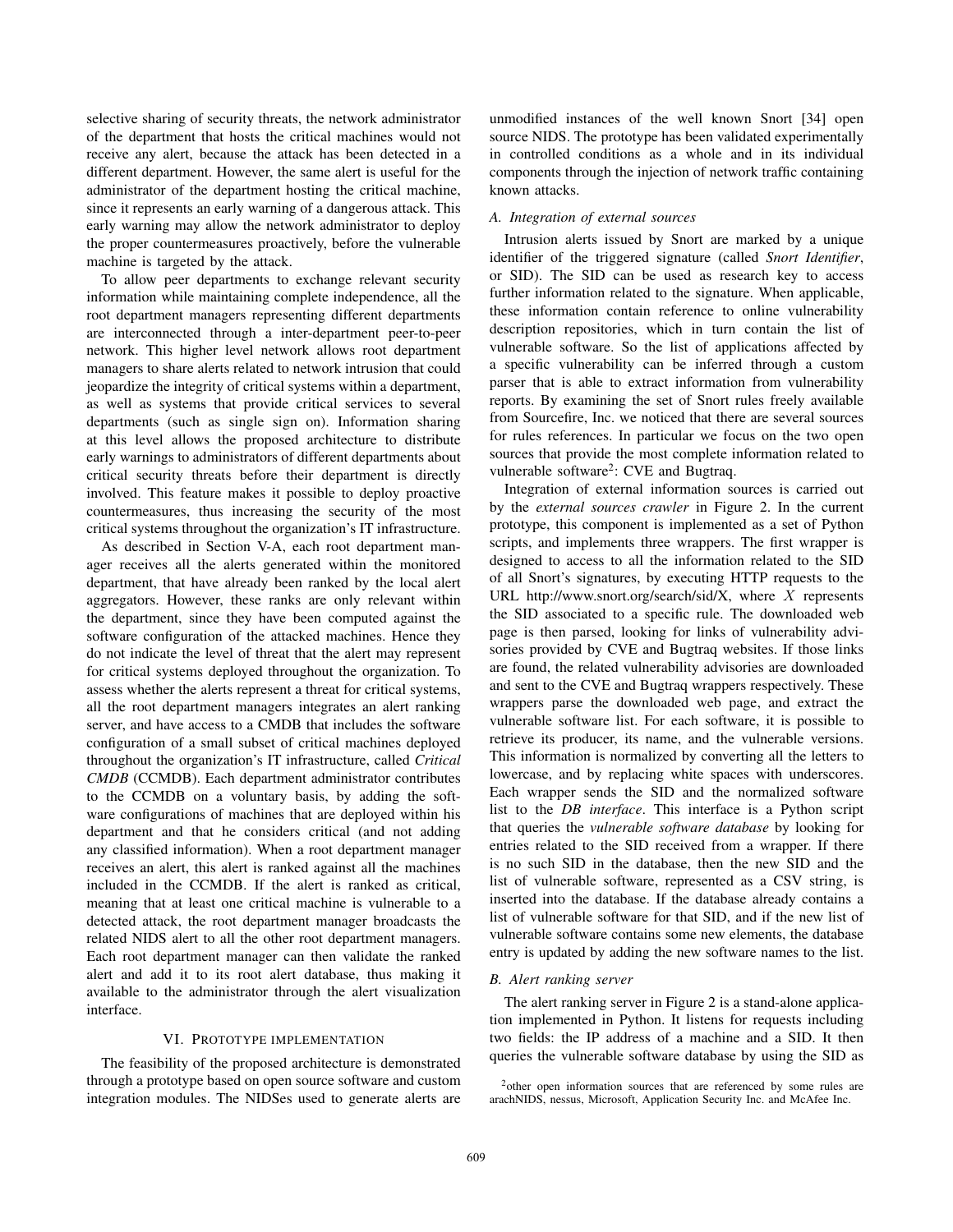search key, and the CMDB using the IP address to identify a single machine. If at least one of the two queries fails (i.e. does not return a non-null list of software), a reply is immediately generated, marking the alert as *Inconclusive*. If both the queries are successful, the two lists are compared with the goal of looking for at least one common element. The alert ranking server assumes that the entries in the CMDB and in the vulnerable software database have already been normalized, and the comparison among strings is not case sensitives. If a software exists in both lists, a reply is generated in which the alert is ranked as *Critical*. On the other hand, the alert is ranked as *Not critical*.

### *C. Local alert manager*

Local alert managers are implemented through the Prelude [35] hybrid IDS. Prelude can receive alerts generated by Snort, store them in a local alert database, and relay the received alerts to other instances of Prelude. These features are used to implement the hierarchical architecture shown in Figure 3. The local alert manager is implemented by modifying the Prelude correlator module, that now can invoke a local instance of the alert ranking server when a new alert is received from a NIDS. The rank assigned to the alert is then included in the IDMEF [36] messages used by Prelude to store and relay Snort alerts.

#### *D. Root department manager*

Root department managers are implemented through Prelude and integrate a local alert ranking server invoked by the Prelude correlator module. They only receive alerts that have already been ranked by a lower-level local alert aggregator, and leverage the local alert ranking server to repeat the ranking process against the CCMDB, that contains the software configuration of the few machines that are considered critical for the whole organization. Alerts ranked as critical by a root department manager are transmitted to all the other root department managers belonging to the same organization through a custom communication module, that implements the Pastry [37] DHT routing overlay. This component is implemented in Java. It leverages the freepastry [38] libraries to implement the DHT overlay and Scribe [39] to broadcast IDMEF messages to the other root department managers connected to the same DHT overlay. Root department managers are also provided with a custom version of the Prewikka graphical user interface, modified to sort NIDS alerts by their rank and to clearly separate the alerts received from one of the local alert managers to the alerts issued by other root department managers.

# *E. System validation*

To verify the effectiveness of the proposed solution, we tested our prototype in a controlled network environment. Our experimental testbed comprises 30 machines equipped with one Intel Xeon 2.4 GHz CPU, 1 GByte RAM, a 32 bit and 33 MHz PCI bus and a Gbit Ethernet NICs. We emulate a network configuration consisting of three departments, each composed

by four network segments. To test the ability to issue early warnings, we simulated three heterogeneous network departments: one populated with Windows-based servers, one with Linux-based servers, and the last one with a mixed Windows and Linux environment. Three machines are configured as root department managers. Each root department manager is the head of a hierarchy of three local alert aggregators. Moreover, four NIDSes are installed within each department. We deploy the external sources crawler and the vulnerable software database on the same machine. Another machine hosts three CMDBs (one for each department) and one CCMDB. The remaining 4 machines of our testbed are used to generate the network traffic analyzed by the NIDSes. We use Tcpreplay to replay the publicly available IDEVAL [40] traffic traces. On top of this background traffic, we added network packets crafted to match specific rules of the Snort signature database. We carried out several experiments for different workload scenarios. Our prototype has always been able to highlight the most dangerous attacks by flagging the related alerts as critical. The graphical user interfaces of the three root department managers denoted *critical* alerts with red flags, *inconclusive* alerts with yellow flags, and *not critical* alerts with green flags.

## VII. CONCLUSION

This paper proposes a distributed architecture suitable for monitoring the IT infrastructure of large organizations consisting of multiple departments, each with multiple network segments. The proposed architecture has three novel features. It combines hierarchical and peer-to-peer communication schemes, thus being suitable to large and complex networks composed by several independent departments, without requiring a centralized authority. It can selectively highlight the few relevant security alerts thanks to an innovative alert ranking scheme that is distributed among several components of the proposed architecture. Finally, it is able to issue early warnings that allow a system administrator to be notified of security threats before vulnerable and critical machines are attacked, thus enabling the deployment of proactive countermeasures. The feasibility of the proposed architecture is verified through the implementation of a prototype based on open source software.

Future works will include the integration of new external information sources. Moreover, we plan to reduce the response time of the alert ranking server by caching previously computed ranks, and by pre-computing off-line the list of machines that are vulnerable to the most common attacks.

#### ACKNOWLEDGMENT

This research has been partly funded by the EU project CoMiFin (Communication Middleware for Monitoring Financial Critical Infrastructures) IST-225407.

#### **REFERENCES**

[1] S. Axelsson, "The base-rate fallacy and its implications for the difficulty of intrusion detection," in *ACM Conference on Computer and Communications Security*, 1999.